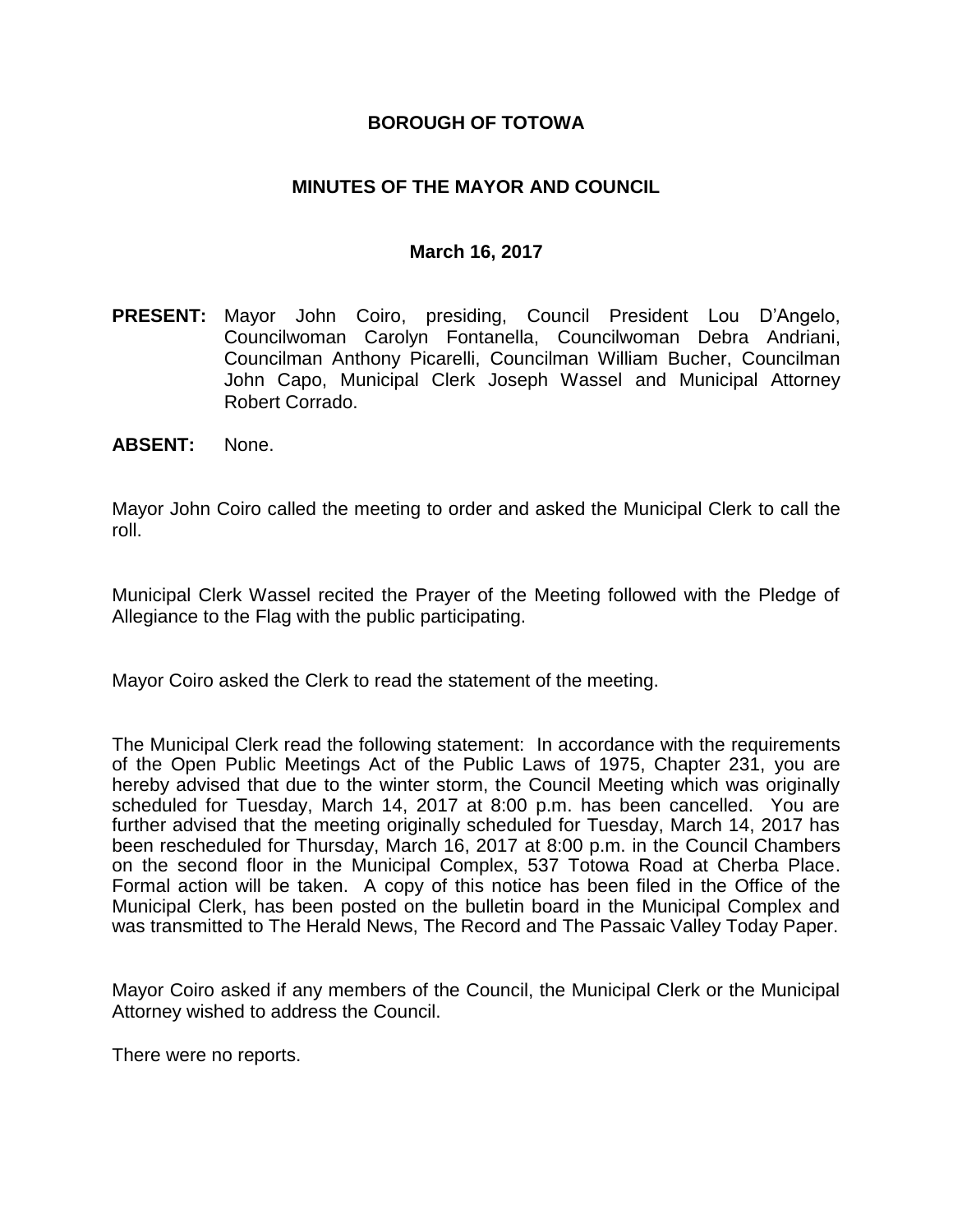CITIZENS HEARD:

There were no citizens who wished to be heard.

There was a motion by Councilman D'Angelo, seconded by Councilwoman Fontanella to approve the Minutes of the Mayor and Council for the meeting of February 28, 2017. On roll call vote, all members of the Council present voted in the affirmative.

COMMITTEE ON FINANCE:

There was a motion by Councilman Picarelli, seconded by Councilman D'Angelo to approve Resolution No. 2017-06 for the payment of bills. On roll call vote, all members of the Council present voted in the affirmative.

There was a motion by Councilman Picarelli, seconded by Councilman D'Angelo to adopt the following resolution authorizing the Treasurer to issue refunds to various property owners pursuant to State Tax Court judgments. On roll call vote, all members of the Council present voted in the affirmative.

#### **RESOLUTION**

WHEREAS, there has been a State Tax Court judgment to reduce the evaluation on the following.

NOW, THEREFORE, BE IT RESOLVED, that the Treasurer of the Borough of Totowa is authorized to refund this amount.

| <u>BLK</u><br>145.01 | <u>LOT</u><br>3 | <b>PROPERTY/OWNER</b><br>655 Union Blvd<br>Star Stainless Screw Co. | <b>PAYABLE TO</b><br>"Brach Eichler L.L.C. and<br>Star Stainless Screw Co.<br>Mail to: Brach Eichler, LLC<br>101 Eisenhower Parkway | <b>YEAR</b><br>2014 | <b>FROM</b><br>2.350.000 | <u>TO</u><br>1.997.100          | <b>AMOUNT</b><br>\$7,488.54 |
|----------------------|-----------------|---------------------------------------------------------------------|-------------------------------------------------------------------------------------------------------------------------------------|---------------------|--------------------------|---------------------------------|-----------------------------|
|                      |                 |                                                                     | Roseland, N.J. 07068                                                                                                                |                     |                          |                                 |                             |
| 145.01               | 3               | (same as above)                                                     | (same as above)                                                                                                                     | 2015                | 2,350,000                | 1,966,700                       | \$8,754.57                  |
| 145.01               | 3               | (same as above)                                                     | (same as above)                                                                                                                     | 2016                | 2,350,000                | 1,936,300<br><b>Total check</b> | \$9.717.81<br>\$25,960.92   |
| 173                  | 1.01            | 711 Union Blvd<br>North Jersey Federal<br><b>Credit Union</b>       | "North Jersey Federal Credit Union"                                                                                                 | 2012                | 4.797.000                | 4.600.000                       | \$4,058.20                  |
|                      |                 |                                                                     | Mail To: Skoloff & Wolfe P.C.                                                                                                       |                     |                          |                                 |                             |

Minutes 03/16/2017 Page 2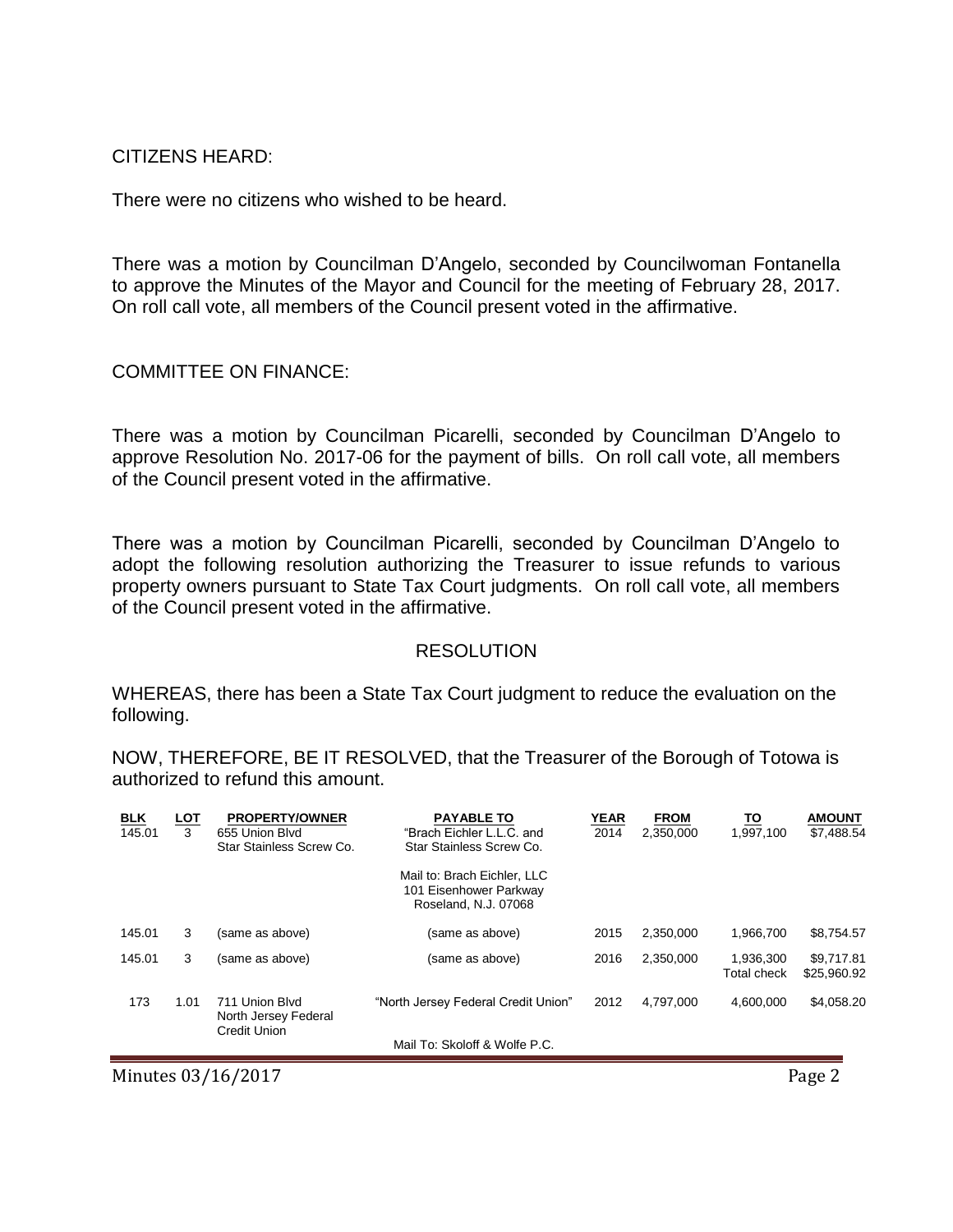| 293 Eisenhower Parkway |  |  |  |  |  |  |  |
|------------------------|--|--|--|--|--|--|--|
| Livingston, NJ 07039   |  |  |  |  |  |  |  |

| 173<br>173 | 1.01 | 1.01 (same as above)<br>(same as above) | (same as above)<br>(same as above) | 2013 4.797.000<br>2014 4.797.000 | 4.600.000<br>4.600.000 | \$4.142.91<br>\$4.180.34 |
|------------|------|-----------------------------------------|------------------------------------|----------------------------------|------------------------|--------------------------|
|            |      |                                         |                                    |                                  |                        | Total check \$12,381.45  |

There was a motion by Councilman Picarelli, seconded by Councilman D'Angelo to adopt the following resolution authorizing the Treasurer to issue checks for the redemption of Tax Sale Certificate #16-00002 for 60 Mitchell Avenue, Block 85, Lot 1.01. On roll call vote, all members of the Council present voted in the affirmative.

#### **RESOLUTION**

Certificate of Sale #16-00002 Block 85, Lot 1.01

Property: 60 Mitchell Ave., Totowa, New Jersey Owners: Harold & Dorothy Vannote

WHEREAS, at the Municipal Tax Sale on October 20, 2016, a lien was sold on Block 85, Lot 1.01; and

WHEREAS, this lien known as Tax Sale Certificate #16-00002, was sold to US Bank Cust BV002 Trst&Credtr, with a 0% redemption fee and a premium of \$16,000; and

WHEREAS, Eric Hausman, Esq., on behalf of the Estates of Harold & Dorothy Vannote, (former homeowners both deceased), have effected redemption of Certificate #16- 00002 in the amount of \$16,925.72 as of 3/14/17.

NOW, THEREFORE, BE IT RESOLVED, that the Mayor and Council authorize the Treasurer to issue a check in the amount of \$16,925.72 payable to US Bank Cust BV002 Trst & Credtr for the redemption of Tax Sale Certificate #16-00002.

BE IT FURTHER RESOLVED, that the Mayor and Council authorize the Treasurer to issue a check in the amount of \$16,000 (premium) to the aforementioned Lien Holder.

There was a motion by Councilman Picarelli, seconded by Councilman D'Angelo to adopt the following Resolution To Introduce The 2017 Municipal Budget. On roll call vote, all members of the Council present voted in the affirmative.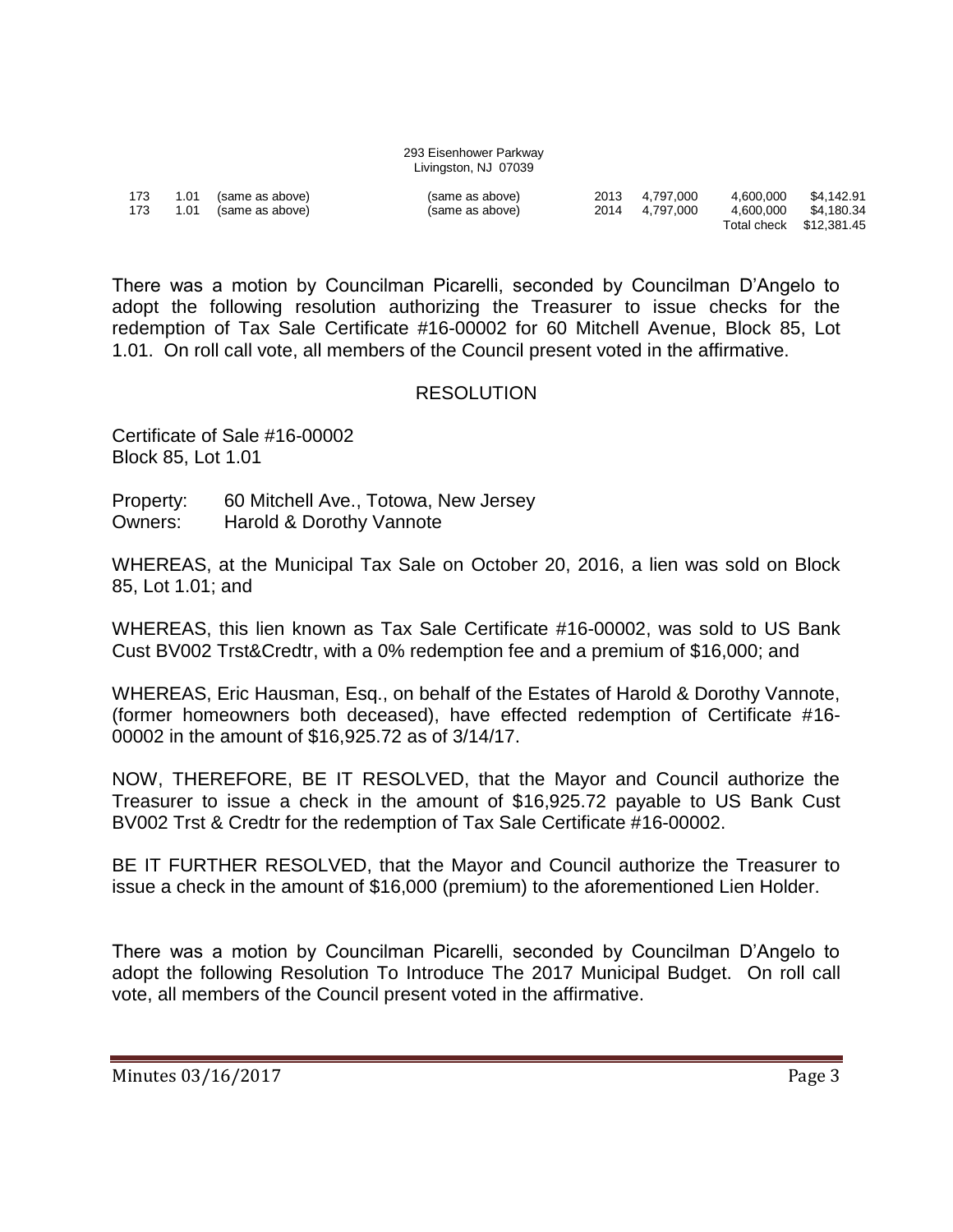# RESOLUTION NO. 52-2017

## RESOLUTION TO INTRODUCE THE 2017 MUNICIPAL BUDGET

BE IT RESOLVED, that the following statements of revenues and appropriations attached hereto constitute the local Budget of the Borough of Totowa, Passaic County, New Jersey for the year 2017.

BE IT FURTHER RESOLVED, that the said Budget be published in The North Jersey Herald and News in the issue of April 14, 2017, and that a hearing on the Budget will be held at the Municipal Building on April 25, 2017 at 8:00 P.M. or as soon thereafter as the matter may be reached.

There was a motion by Councilman Picarelli, seconded by Councilman D'Angelo to adopt the following Resolution To Appoint An Interim Tax Appeal Attorney. On roll call vote, all members of the Council present voted in the affirmative.

# RESOLUTION NO. 53-2017

# RESOLUTION APPOINTING AN INTERIM TAX APPEAL ATTORNEY

WHEREAS, the Borough of Totowa requires the services of an attorney to serve as Tax Counsel for the Borough of Totowa; and

WHEREAS, the professional services to be provided by the Tax Attorney include but are not limited to defending against all tax appeals filed against the Borough of Totowa; and

WHEREAS, the Mayor and Council of the Borough of Totowa did advertise for receipt of sealed proposals for the professional legal services in accordance with its specifications entitled "Request for Proposals for the Position of Tax Attorney for the Borough of Totowa"; and

WHEREAS, the Borough of Totowa did receive proposals at its Municipal Building on December 21, 2016; and

WHEREAS, the Finance Committee did examine all proposals for professional legal services; and

Minutes 03/16/2017 Page 4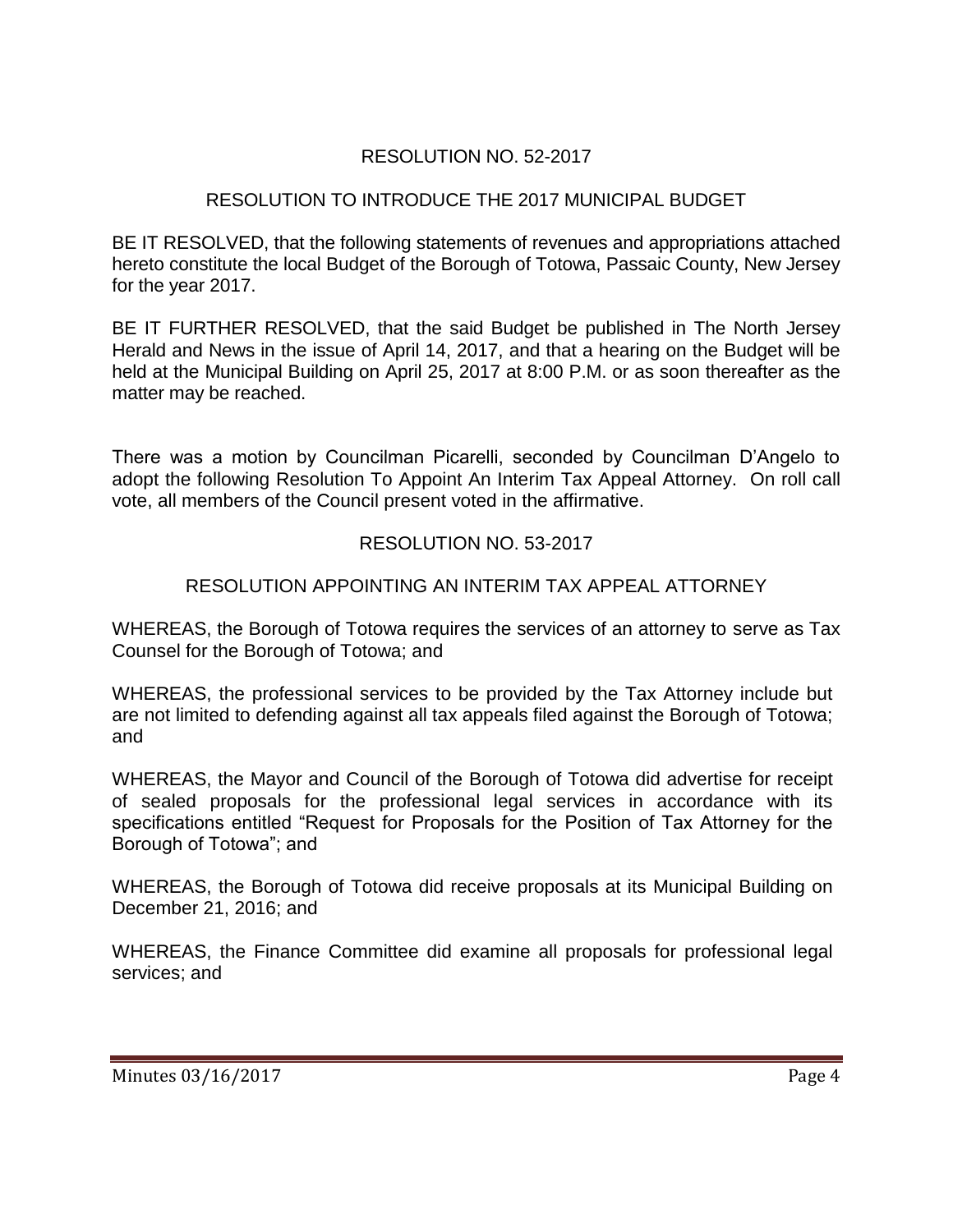WHEREAS, a proposal was submitted by Matthew J. O'Donnell, Esq., O'Donnell McCord, P.C., 15 Mount Kemble Avenue, Morristown, New Jersey 07960, a copy of which is on file in the office of the Borough of Totowa Municipal Clerk; and

WHEREAS, Matthew J. O'Donnell, Esq. had served as the Tax Attorney for the Borough of Totowa during 2016; and

WHEREAS, the Mayor and Council of the Borough of Totowa intended to award a contract to Matthew J. O'Donnell, Esq., to serve as Tax Attorney for the Borough of Totowa for 2017; and

WHEREAS, immediately prior to the award of the contract, Matthew J. O'Donnell, Esq. has advised the Mayor and Council of the Borough of Totowa that he does not wish to provide the professional legal services for the Borough of Totowa; and

WHEREAS, it is necessary to retain the services of a Tax Appeal attorney to prepare and defend against the numerous tax appeals filed against the Borough of Totowa and currently pending in the Tax Court of New Jersey; and

WHEREAS, Raymond Reddin, Esq., Reddin Masri, LLC, 485 Totowa Road, Totowa, New Jersey 07512, has previously served as Tax Attorney for the Borough of Totowa; and

WHEREAS, Raymond Reddin, Esq., possesses the necessary experience and expertise to provide the professional legal services; and

WHEREAS, for providing the required services, the Borough of Totowa will compensate Raymond Reddin, Esq. in accordance with the prorated Fee Schedule set forth in the prior contract between the Borough of Totowa and Mr. Reddin; and

WHEREAS, the professional legal services shall be awarded as an emergency contract pursuant to the provisions of N.J.S.A. 19:40A-11.6 et seq. so that the interests of the Borough of Totowa are adequately represented and protected in the pending Tax Court matters; and

WHEREAS, the Mayor and Council of the Borough of Totowa intend to advertise for receipt of sealed proposals for professional legal services for the position of Tax Appeal Attorney for the Borough of Totowa as soon as possible.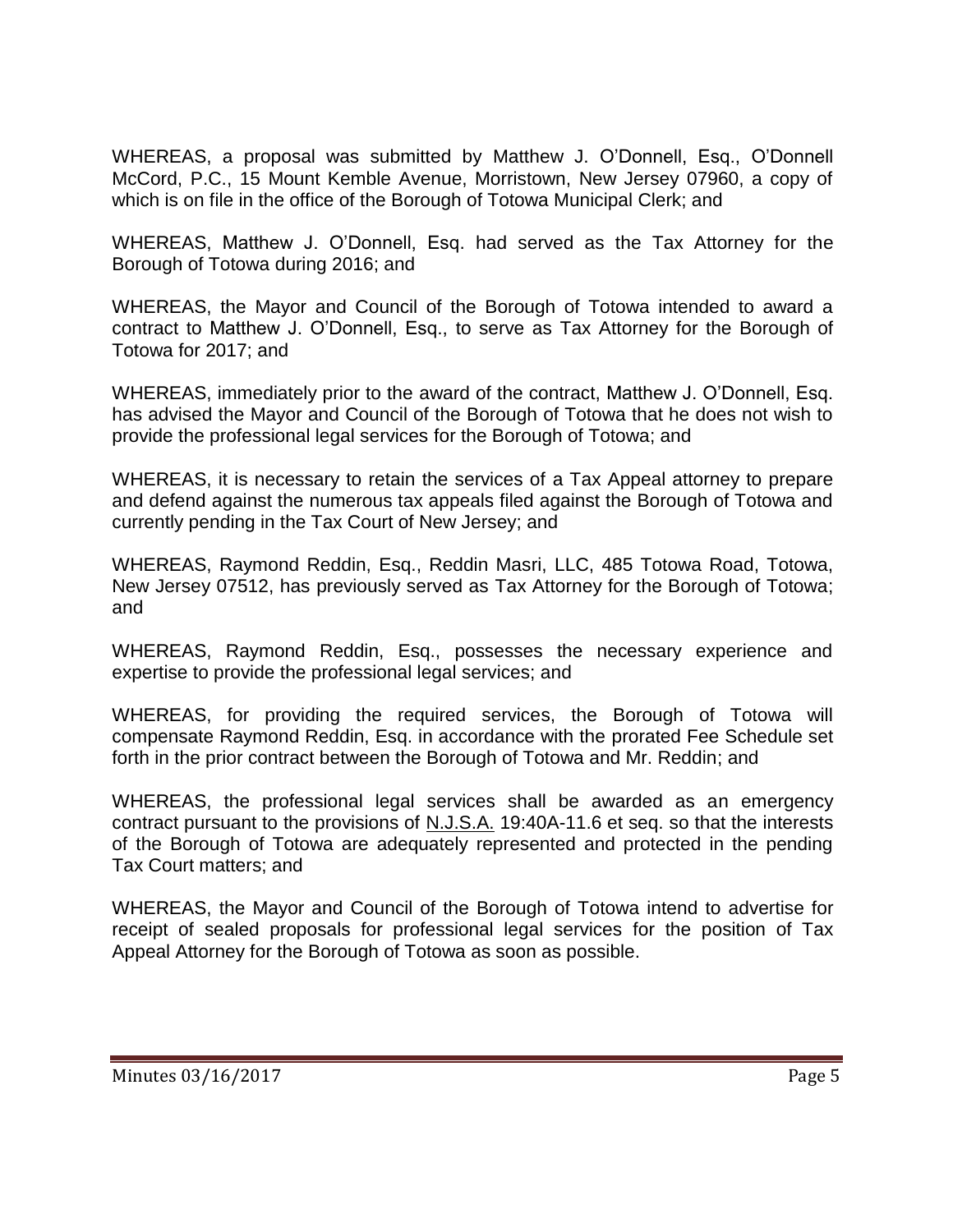NOW, THEREFORE, BE IT RESOLVED, that the Mayor and Council of the Borough of Totowa do hereby authorize the Borough of Totowa to enter into a contract with Reddin Masri, LLC to serve as the interim Borough of Totowa Tax Attorney and provide professional legal services.

BE IT FURTHER RESOLVED, that the Municipal Council of the Borough of Totowa does hereby authorize the Mayor and Municipal Clerk to execute any and all necessary instruments relating thereto.

BE IT FURTHER RESOLVED, that the Mayor and Council of the Borough of Totowa do hereby authorize the Municipal Clerk to re-advertise for receipt of sealed proposals for the Position of Tax Attorney for the Borough of Totowa.

# MAYOR'S APPOINTMENT

### I, Mayor John Coiro, with the advice and consent of the Council do hereby appoint Reddin Masri, LLC as interim Tax Appeal Attorney for a term not to exceed one year or until such time as a new Tax Appeal Attorney is appointed.

There was a motion by Councilman Picarelli, seconded by Councilman D'Angelo to confirm the appointment. On roll call vote, all members of the Council present voted in the affirmative.

There was a motion by Councilman Picarelli, seconded by Councilman D'Angelo to adopt the following Resolution To Appoint An Interim Tax Appeal Consultant. On roll call vote, all members of the Council present voted in the affirmative.

## RESOLUTION NO. 54-2017

## RESOLUTION TO APPOINT AN INTERIM TAX APPEAL CONSULTANT

WHEREAS, the Mayor and Council of the Borough of Totowa desire to retain the services of a professional real estate appraisal and consulting firm on an as-needed basis in order to prepare and defend against the various tax appeals filed against the Borough of Totowa; and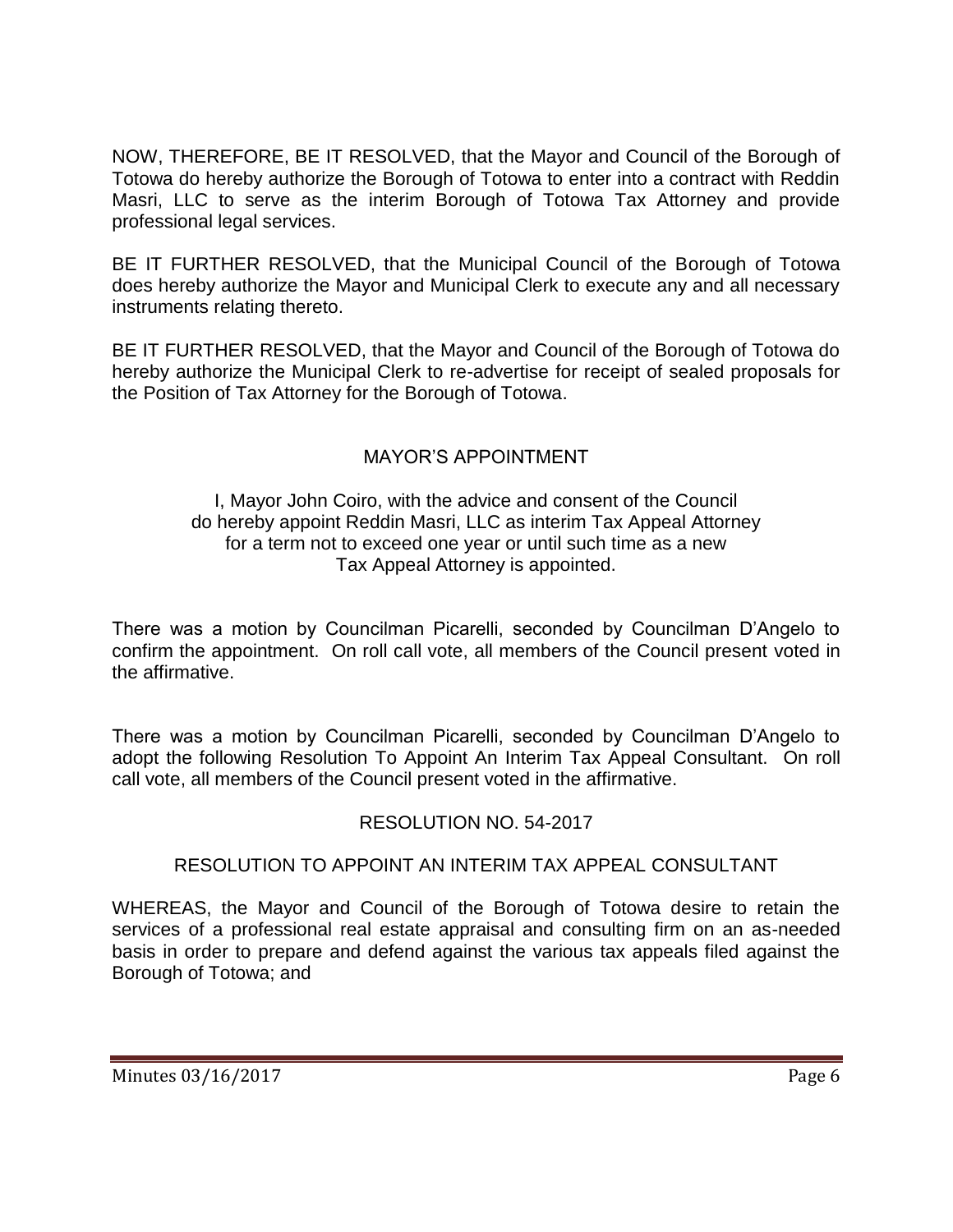WHEREAS, these professional services include but are not limited to the physical inspection of each property, verification of zoning and development approvals, preparation of appraisals, attendance at conferences and depositions and providing expert witness testimony at each trial as needed; and

WHEREAS, the Mayor and Council of the Borough of Totowa did advertise for receipt of sealed proposals for the professional tax appeal and consulting services in accordance with its specifications entitled "Request for Proposals for the Position of Tax Appeal Consultant for the Borough of Totowa"; and

WHEREAS, the Legal Notice and specifications stated that proposals must be submitted by December 21, 2016; and

WHEREAS, the Borough of Totowa did not receive any proposals at its Municipal Building on December 21, 2016; and

WHEREAS, the Mayor and Council of the Borough of Totowa require the services of a professional real estate appraisal and consulting firm in order to prepare and defend against the pending tax appeals filed against the Borough of Totowa; and

WHEREAS, Appraisal Consultants Corp., 293 Eisenhower Parkway, Suite 200, Livingston, New Jersey 07039, has previously provided the required appraisal and consulting services; and

WHEREAS, the firm of Appraisal Consultants Corp. possesses the necessary expertise and experience to perform the professional real estate and consulting services; and

WHEREAS, for providing the required services, the Borough of Totowa will compensate Appraisal Consultants Corp. in accordance with the pro-rated Fee Schedule set forth in the prior contract between the Borough of Totowa and Appraisal Consultants Corp.; and

WHEREAS, pursuant to the applicable New Jersey State laws, the contract for these services may be authorized without the public bidding since they will not exceed the bidding threshold; and

WHEREAS, the Mayor and Council of the Borough of Totowa intend to advertise for receipt of sealed proposals for professional tax appeal and consulting services for the Position of Tax Appeal Consultant for the Borough of Totowa as soon as possible.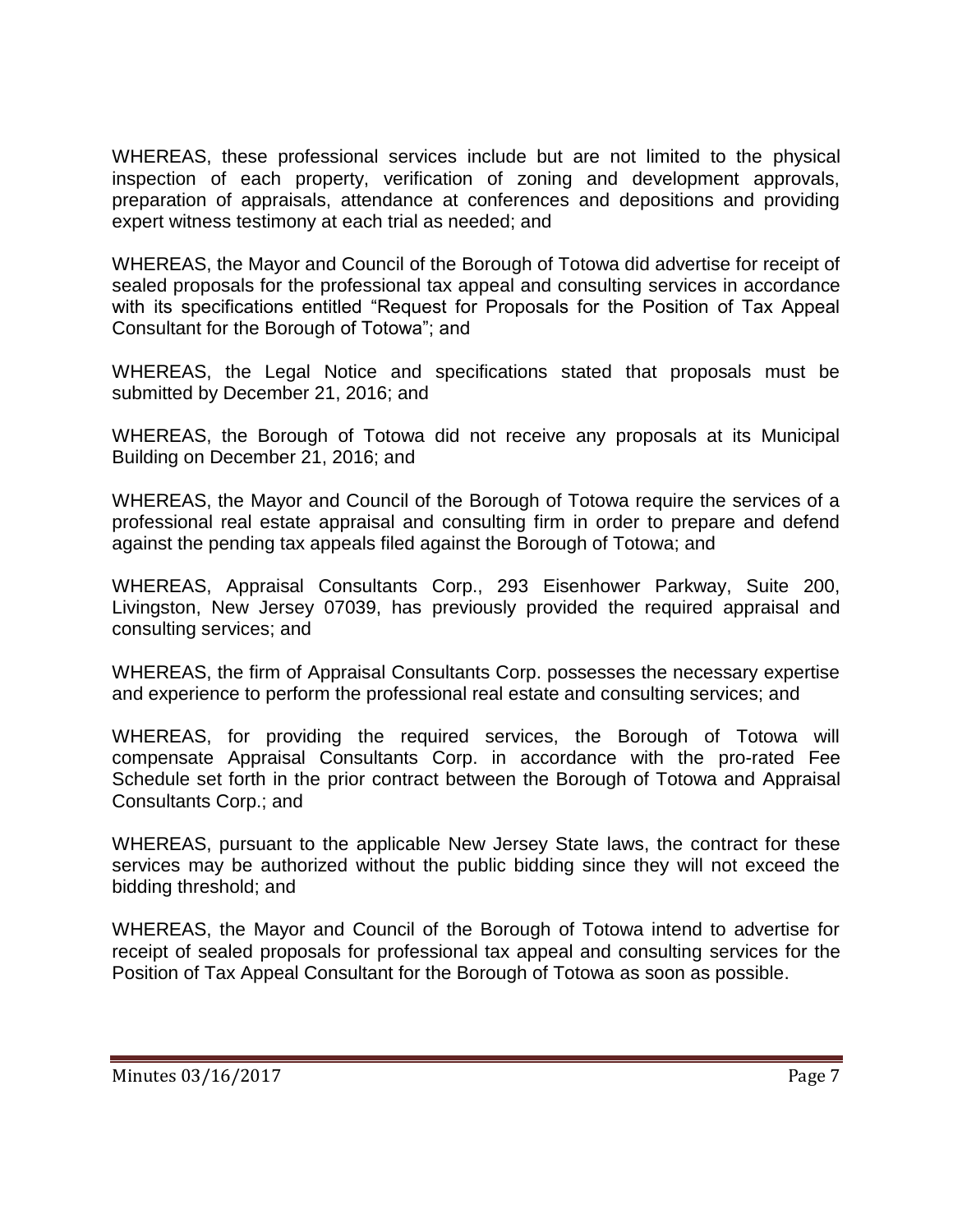NOW, THEREFORE, BE IT RESOLVED, that the Mayor and Council of the Borough of Totowa do hereby authorize a contract with Appraisal Consultants Corp. to provide professional real estate appraisal and consulting services on an as-needed basis in order to prepare and defend against the various tax appeals filed against the Borough of Totowa.

BE IT FURTHER RESOLVED, that the Municipal Council of the Borough of Totowa does hereby authorize the Mayor and Municipal Clerk to execute any and all instruments relating thereto.

BE IT FURTHER RESOLVED, that the Mayor and Council of the Borough of Totowa do hereby authorize the Municipal Clerk to re-advertise for receipt of sealed proposals for the professional tax appeal and consulting for the position of Tax Appeal Consultant for the Borough of Totowa".

# MAYOR'S APPOINTMENT

### I, Mayor John Coiro, with the advice and consent of the Council do hereby appoint Appraisal Consultants Corp. as interim Tax Appeal Consultant for a term not to exceed one year or until such time as a new Tax Appeal Consultant is appointed.

There was a motion by Councilman Picarelli, seconded by Councilman D'Angelo to confirm the appointment. On roll call vote, all members of the Council present voted in the affirmative.

There was a motion by Councilman Picarelli, seconded by Councilman D'Angelo to Authorize the Borough Attorney to prepare and the Borough Clerk to advertise for RFP's for 2017 Tax Appeal Attorney and Tax Appeal Consultant Services. On roll call vote, all members of the Council present voted in the affirmative.

COMMITTEE ON PUBLIC SAFETY:

There was no report.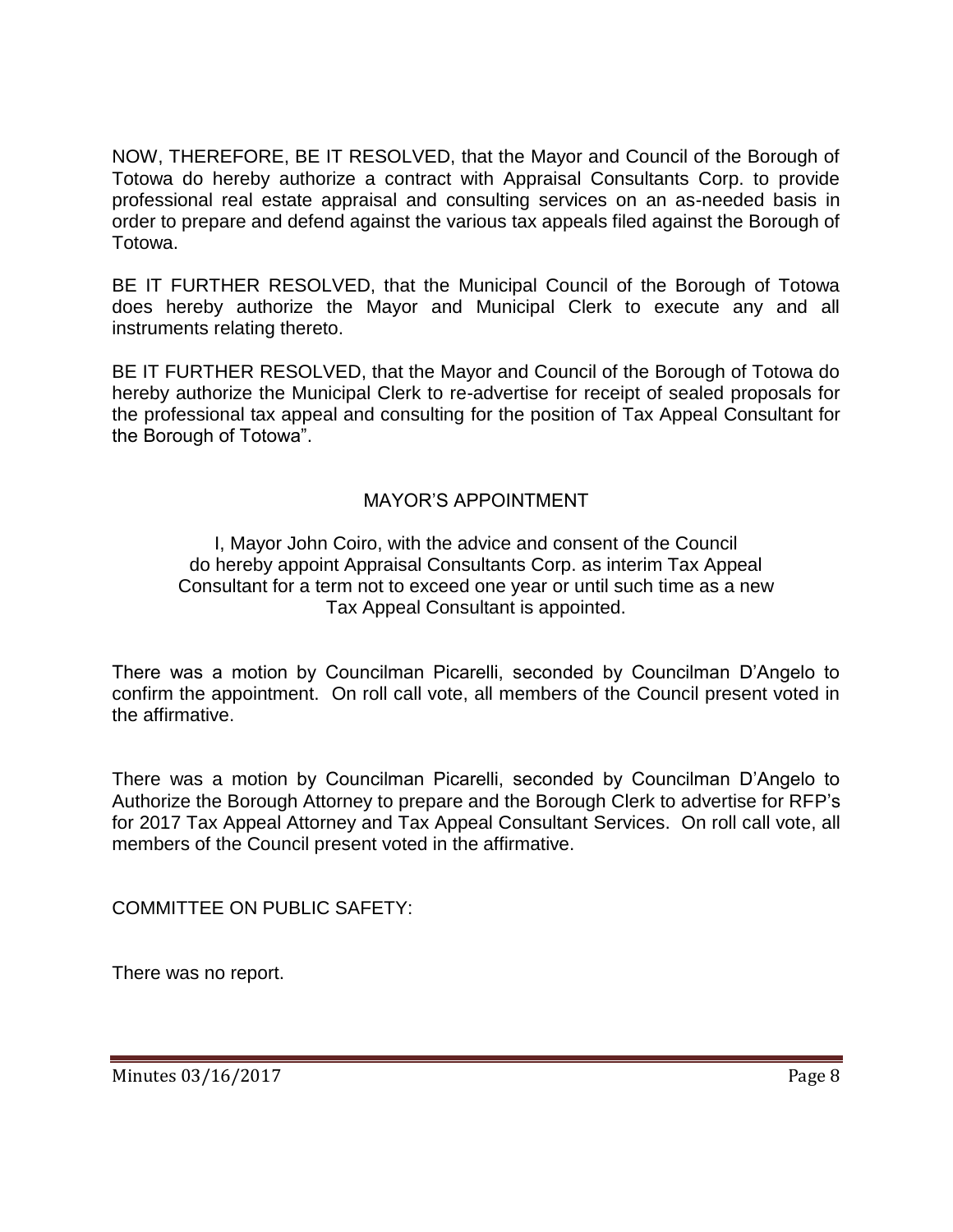COMMITTEE ON PUBLIC WORKS:

A letter was received from PSE&G requesting that the fee for the road opening permit for their Gas System Modernization Project be reduced. There was a motion by Councilman Bucher, seconded by Councilman Capo to authorize the Borough Attorney to research and amend the ordinance. On roll call vote, all members of the Council present voted in the affirmative.

# COMMITTEE ON ENGINEERING & PUBLIC PROPERTY:

There was a motion by Councilwoman Fontanella, seconded by Councilwoman Andriani to adopt the following Resolution Authorizing The Borough Clerk To Set Up A Public Sale/Auction Of Personal Property No Longer Needed For Public Use. On roll call vote, all members of the Council present voted in the affirmative.

# RESOLUTION NO. 55-2017

## RESOLUTION AUTHORIZING THE BOROUGH CLERK TO SET UP A PUBLIC SALE/AUCTION OF PERSONAL PROPERTY NO LONGER NEEDED FOR PUBLIC USE

WHEREAS, N.J.S.A. 40A:11-36 provides for the Manner and Method of Sale or Other Disposition of Personal Property; and

WHEREAS, the Mayor and Council of the Borough of Totowa may by resolution authorize the sale of its personal property not needed for public use; and

WHEREAS, the Mayor and Council of the Borough of Totowa have at this time determined that there are various vehicles, equipment and other personal property of different make and model that are no longer needed for public use; and

WHEREAS, it is in the best interest of the taxpayers of the Borough of Totowa that the Mayor and Council dispose of these items at public sale/auction to the highest bidder.

NOW, THEREFORE, BE IT RESOLVED, that the Mayor and Council of the Borough of Totowa do hereby authorize the Borough Clerk to set up a public sale/auction for personal property no longer needed for public use.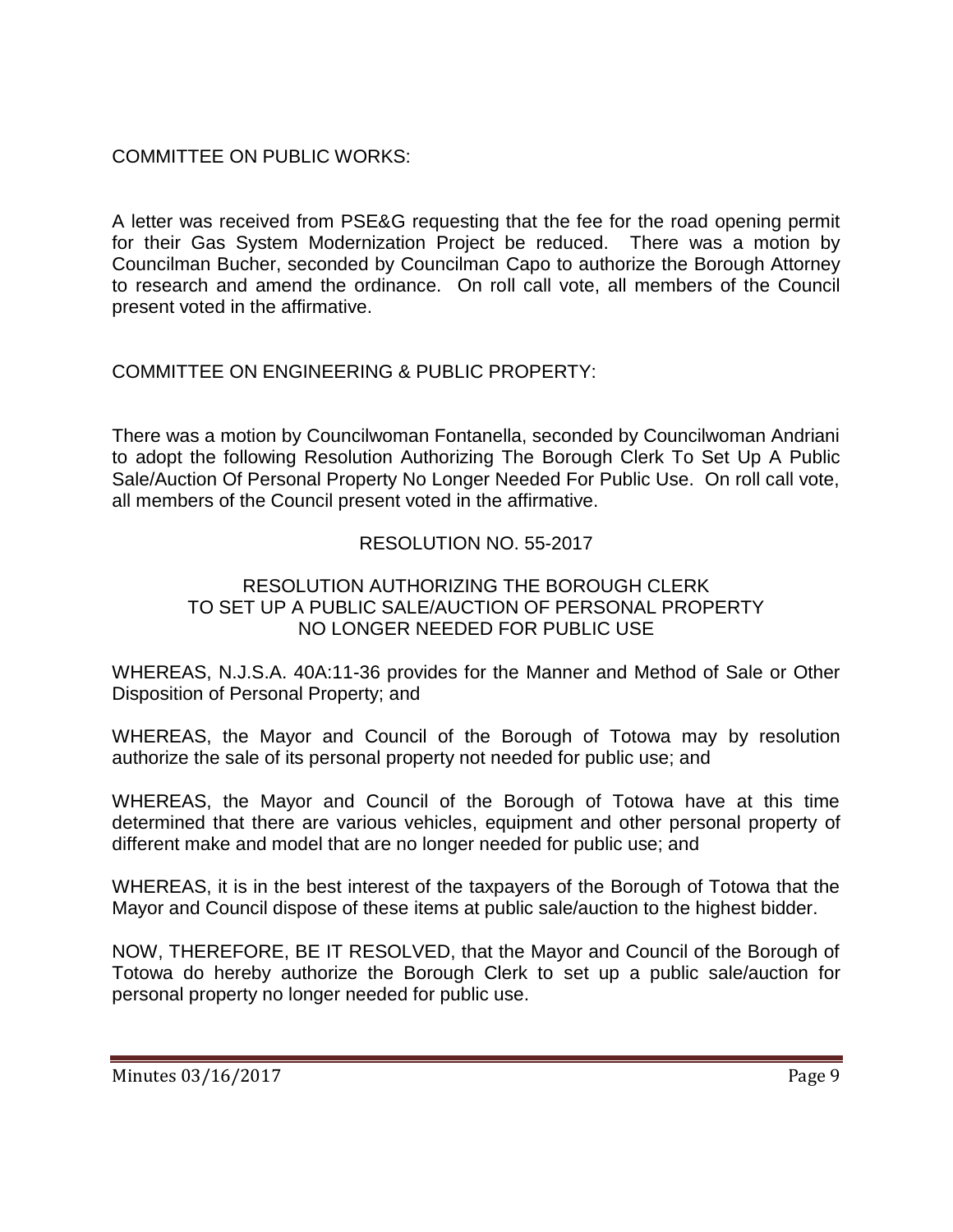A letter was received from American Legion Memorial Post No. 227 requesting permission to use the Municipal Parking Lot on Saturday, April 8, 2017 for a fundraiser to Atlantic City. There was a motion by Councilwoman Fontanella, seconded by Councilwoman Andriani to grant permission. On roll call vote, all members of the Council present voted in the affirmative.

## COMMITTEE ON LIAISON & INSPECTION:

There was a motion by Councilwoman Andriani, seconded by Councilman Bucher to adopt the following Resolution Authorizing A Shared Services Agreement Between The Borough Of Totowa And The Borough Of Woodland Park For The Positions Of Construction Official, Building Subcode Official And Assistant Zoning Official. On roll call vote, all members of the Council present voted in the affirmative.

## RESOLUTION NO. 56-2017

## RESOLUTION AUTHORIZING A SHARED SERVICES AGREEMENT BETWEEN THE BOROUGH OF TOTOWA AND THE BOROUGH OF WOODLAND PARK FOR THE POSITIONS OF CONSTRUCTION OFFICIAL, BUILDING SUBCODE OFFICIAL AND ZONING OFFICIAL

WHEREAS, the Uniform Shared Services and Consolidation Act, N.J.S.A. 40A:65-1, et seq., authorized local units to enter into an agreement with any other local unit or units to provide or receive any service that each local unit participating in the Agreement is empowered to provide or receive in its own jurisdiction; and

WHEREAS, the Borough of Woodland Park is in need of the services of a licensed Municipal Construction Official, Building Subcode Official and Zoning Official; and

WHEREAS, the Borough of Totowa is willing to assist the Borough of Woodland Park by permitting its employee that serves as the Municipal Construction Official, Building Subcode Official and Zoning Official to perform those same duties for the Borough of Woodland Park; and

WHEREAS, in the spirit of inter-municipal cooperation and in furtherance of the principles of Uniform Shared Services and Consolidation Act, the Borough of Totowa and Borough of Woodland Park have negotiated an agreement for the shared provision of Municipal Construction Official, Building Subcode Official and Zoning Official; and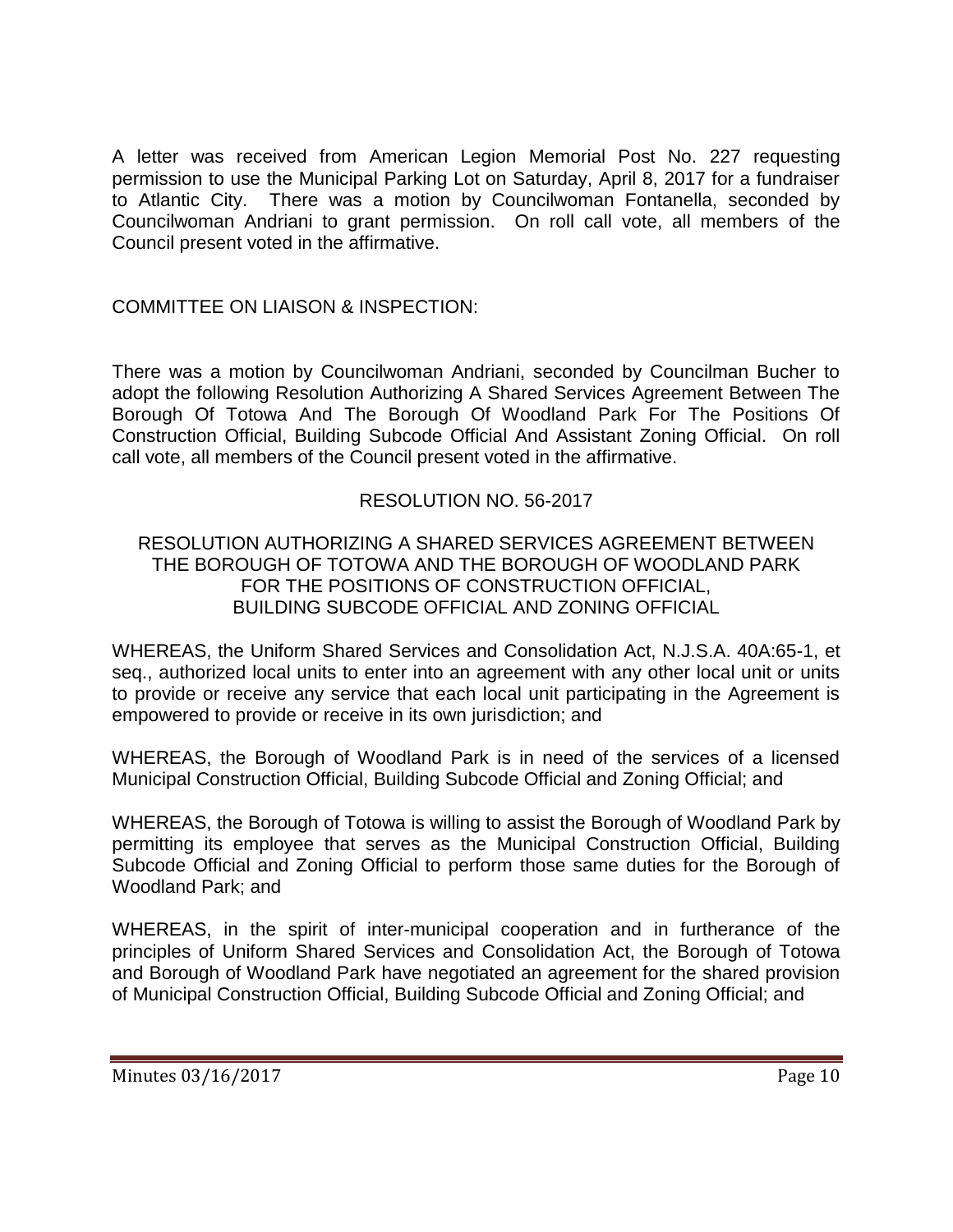WHEREAS, the Mayor and Council of the Borough of Totowa desire to authorize the shared services agreement in order to provide more economically and efficient government services.

NOW, THEREFORE, BE IT RESOLVED, that the Mayor and Council of the Borough of Totowa do hereby authorize the Borough of Totowa to enter into a shared services agreement with the Borough of Woodland Park for the positions of licensed Municipal Construction Official, Building Subcode Official and Zoning Official.

BE IT FURTHER RESOLVED, that the Municipal Council of the Borough of Totowa does hereby authorize the Mayor and Municipal Clerk to execute any and all necessary instruments relating thereto.

A letter from American Legion Memorial Post No. 227 inviting the Mayor and Council to their annual installation of officers on Thursday, April 20, 2017 at 7:00 p.m. was received and filed.

A letter from the Board of Health advising that the Annual Rabies Clinic will be held on Tuesday, April 25, 2017 at 7:00 p.m. was received and filed.

COMMITTEE ON LEGISLATION & ORDINANCES:

There was a motion by Councilman Capo, seconded by Councilman Picarelli to introduce on first reading and advertise for public hearing the following entitled ordinance. On roll call vote, all members of the Council present voted in the affirmative.

## **ORDINANCE NO. 03-2017**

## **CALENDAR YEAR 2017 ORDINANCE TO EXCEED THE MUNICIPAL BUDGET APPROPRIATION LIMITS AND TO ESTABLISH A CAP BANK (N.J.S.A. 40A:4-45.14)**

There was a motion by Councilman Capo, seconded by Councilman Picarelli to approve Raffle License Application No. 2013 for the Borough of Totowa First Aid Squad for an Off-Premise 50/50 to be held on May 28, 2017. On roll call vote, all members of the Council present voted in the affirmative.